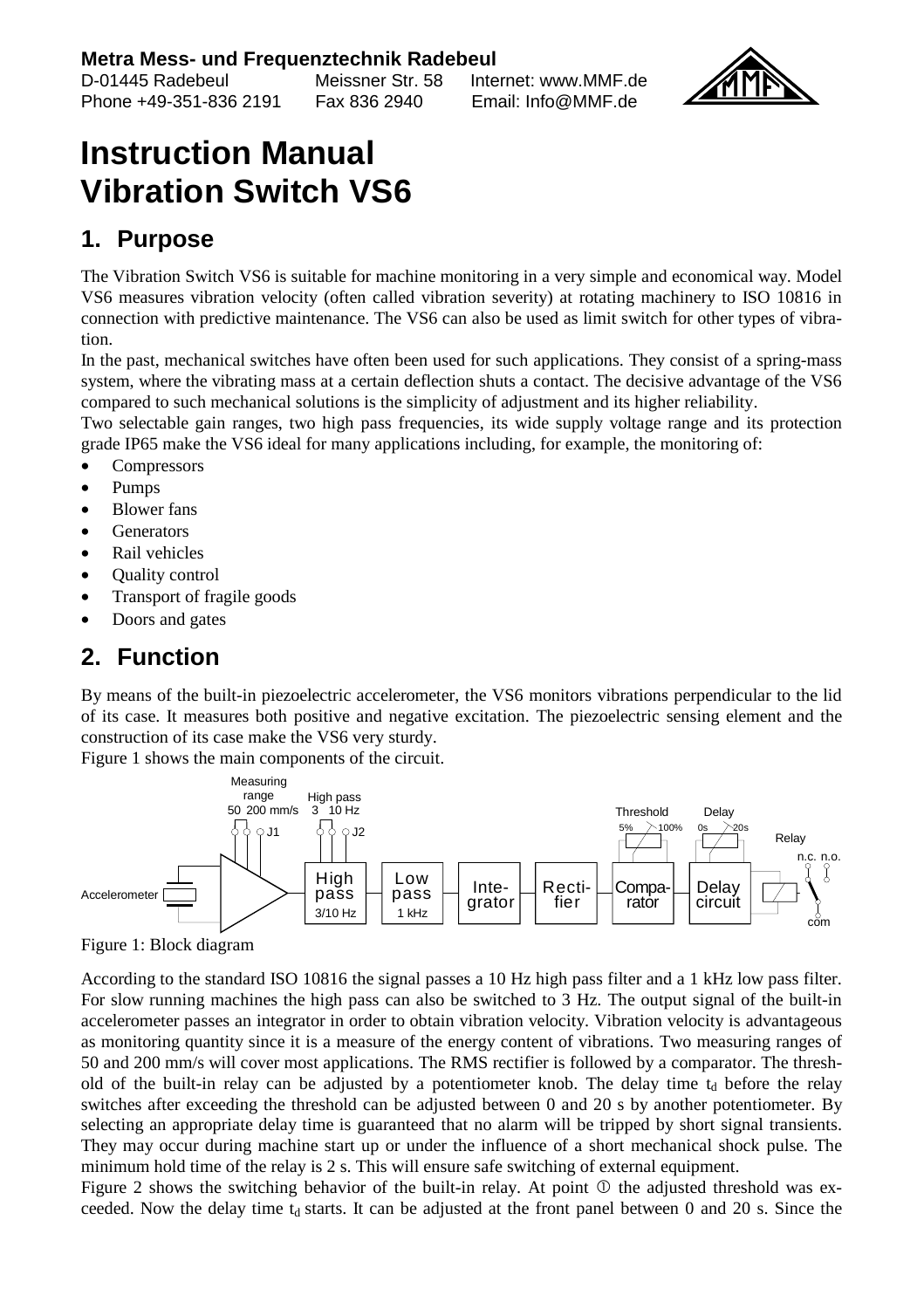signal drops below the threshold at point  $\oslash$  before the delay time was over, no alarm will be tripped at point  $\circled{2}$ . At point  $\circled{4}$  the alarm threshold is exceeded again and the delay time starts for the second time. Now an alarm will be tripped since after  $t_d$  at point  $\circledcirc$  the alarm threshold is still exceeded. The relay remains active until the vibration level drops below the limit at point  $\circledast$ . Now the alarm hold time t<sub>h</sub> begins. When this hold time is over at point  $\oslash$  the relay switches back.



Figure 2: Switching behavior of the relay

If no alarm is tripped, the relay coil is current-carrying. In the alarm condition the coil is currentless. Hence, a failure of the power supply voltage will cause the relay to switch into alarm position. In this way the power supply of the VS6 is monitored.

The VS6 is powered from a DC voltage source from 5 to 30 V. Thus it is suitable for both battery operation or supply from industrial 24 VDC networks.

### **3. Installation**

The adjustment points become visible after unscrewing the lid of the case. Figure 3 shows the inside of the case.



Figure 3: View into the opened case

#### **3.1. Mounting and Connection**

Typical attachment points for the VS6 are stiff components like cast iron cases, bearing housings or foundations. Flexible components like thin sheet metal or plastic parts are unsuited. The VS6 can be mounted in vertical or horizontal direction, preferably by means of the supplied M8 screw. Before tightening the screw, make sure that the cable gland faces towards the right direction. To provide IP65 sealing the sup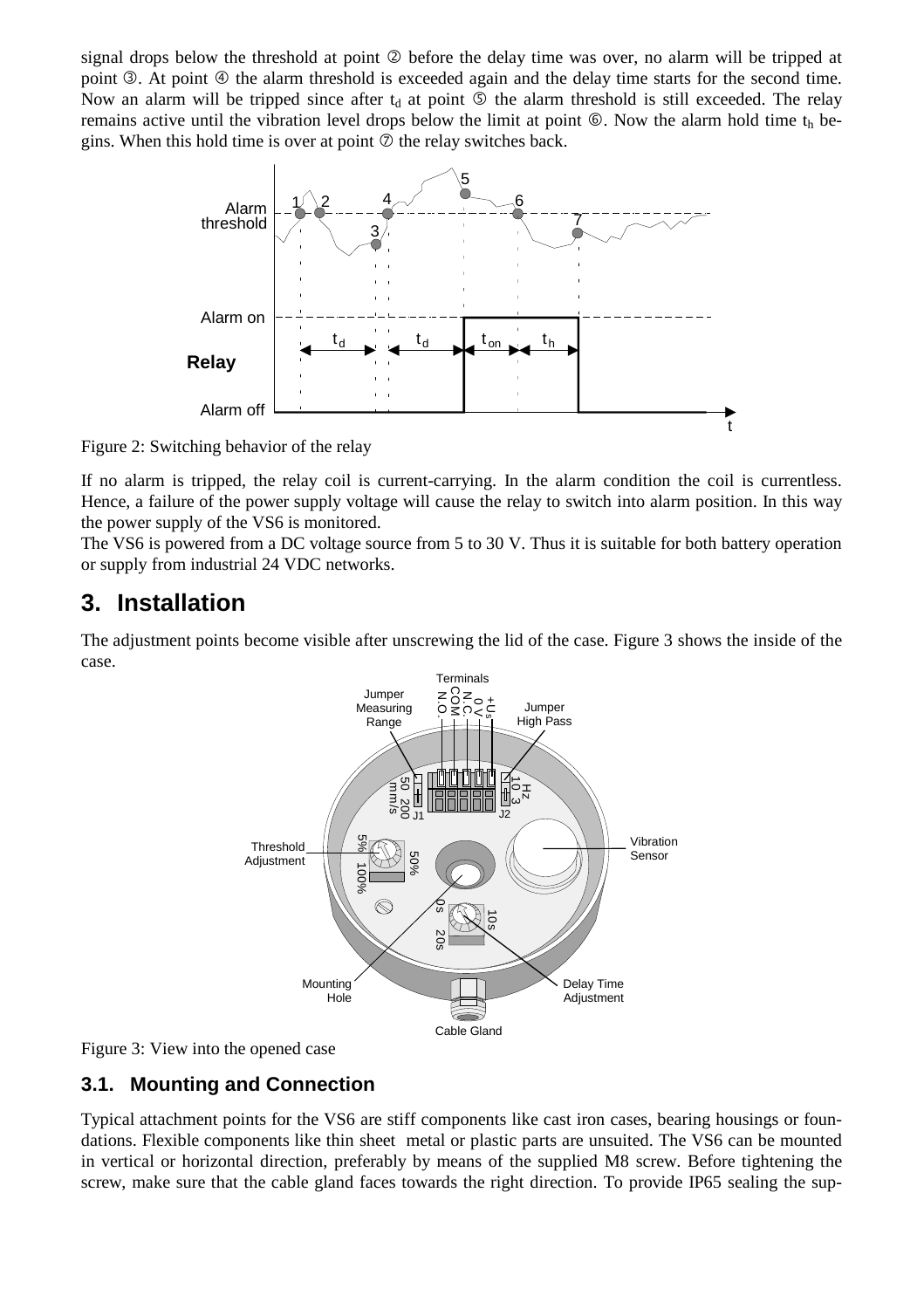plied "O" ring (size 7x2) must be put under the screw head. The sealing of the lid ("O" ring size 58x3) should also be in good condition.

The cable is lead-in through a waterproof cable gland. It can be used for cable multi-wire cables with diameters between 3.5 and 5.5 mm. The supply voltage is connected to the orange terminal blocks "0 V" and " $+ U<sub>S</sub>$ ". The VS6 is protected against false polarization.

The relay of the VS6 has a "Form C" contact. The three gray relay terminals are assigned as follows: COM: Common

N.C. This contact is closed after alarm tripping or power supply failure.

N.O. This contact is opened after alarm tripping or power supply failure.

The maximum switching capacity is 30 W or 60 V or 1 A.

After installing and adjusting the VS6 according to chapter 3.2, the lid can be screwed on. Tighten it firmly so that the serial number faces towards the cable gland.

#### **3.2. Adjustments**

The measuring range can be selected between 50 and 200 mm/s vibration velocity by means of jumper J1 (see Figure 3). The alarm threshold is adjusted by the potentiometer knob. The scale marking 5 - 50 - 100 % refers to the selected measuring range. The alarm delay time is adjusted by another potentiometer between 0 and 20 s.

To determine an appropriate alarm threshold for your machine, the recommendations of the standard ISO 10816 may be useful (Figure 4). It defines four machine groups depending on their power and corresponding vibration velocity values for different levels of "machine health" between "good" and "unacceptable". These recommendations can only provide a rough orientation, however. During practical operation you will find better alarm limits for the machine possibly.



Figure 4:Assessment classes of vibration severity

Machines may be classified as belonging to the following groups (compare Figure 4):

- **Group K:** Components of motors or machines which are rigidly coupled to the entire machine, like electric motors up to 15 kW.
- **Group M:** Electric motors from 15 kW up to 75 kW without special foundations, rigidly mounted motors or machines up to 300 kW with special bed-plates.
- **Group G:** Big driving engines and other machines with rotating masses on rigid and heavy foundations which are relatively stiff in the direction of the measured vibration
- **Group T:** Big driving engines and other machines with rotating masses on foundations which are relatively flexible in the direction of the measured vibration, like turbo generator blocks and gas turbines above 10 MW.

Reciprocating engines, like combustion engines and compressors may require to monitor frequencies below 10 Hz. In this case the high pass filter of Model VS6 can be switched to 3 Hz by jumper J2. The jumper positions can be found in Figure 3.